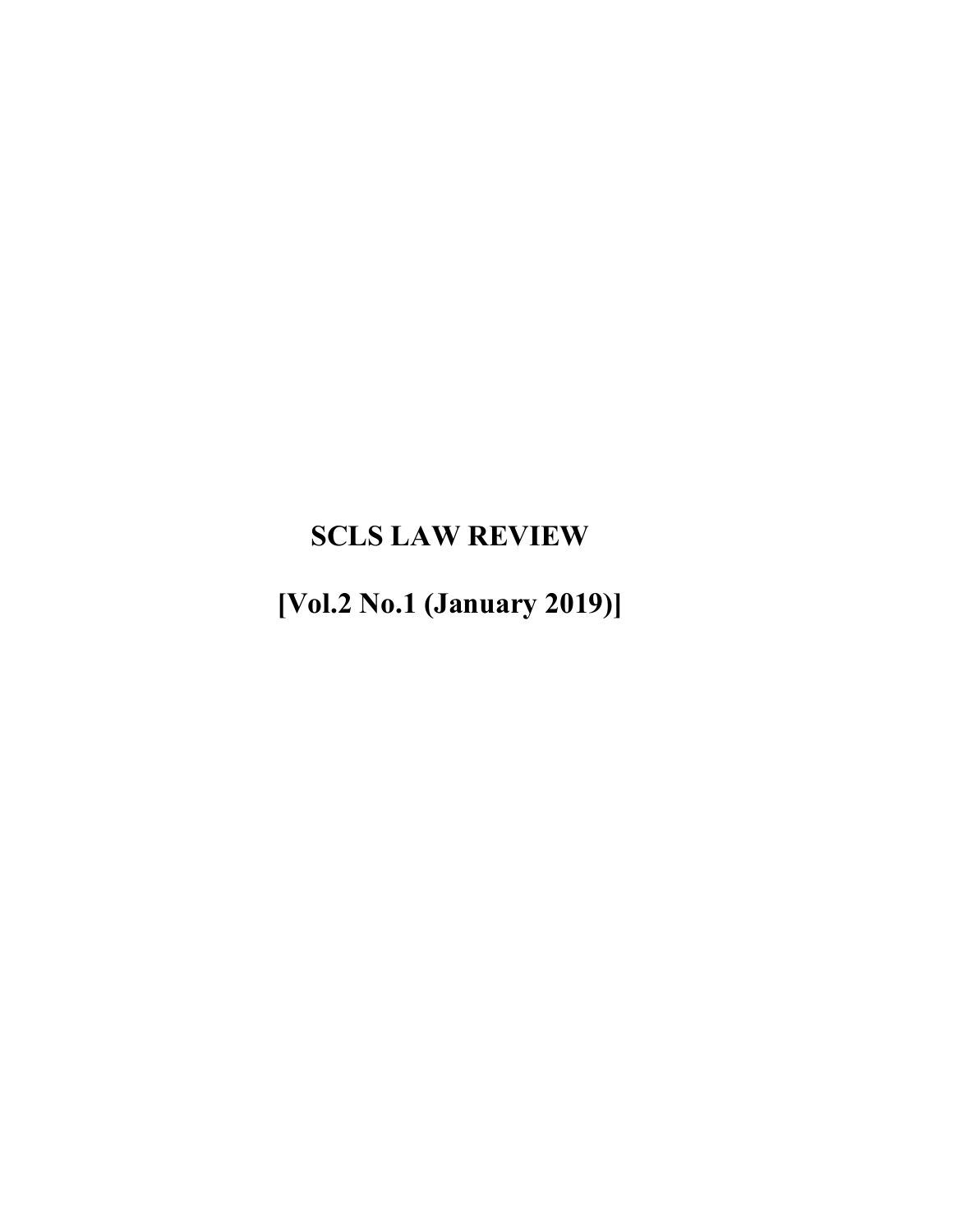*ISSN(Online):2523-9236 ISSN(Print):2523-9228*

# **SCLS LAW REVIEW Vol. 2 No.1**

**January 2019** 



# **SOCIETY FOR CRITICAL LEGAL STUDIES (SCLS)**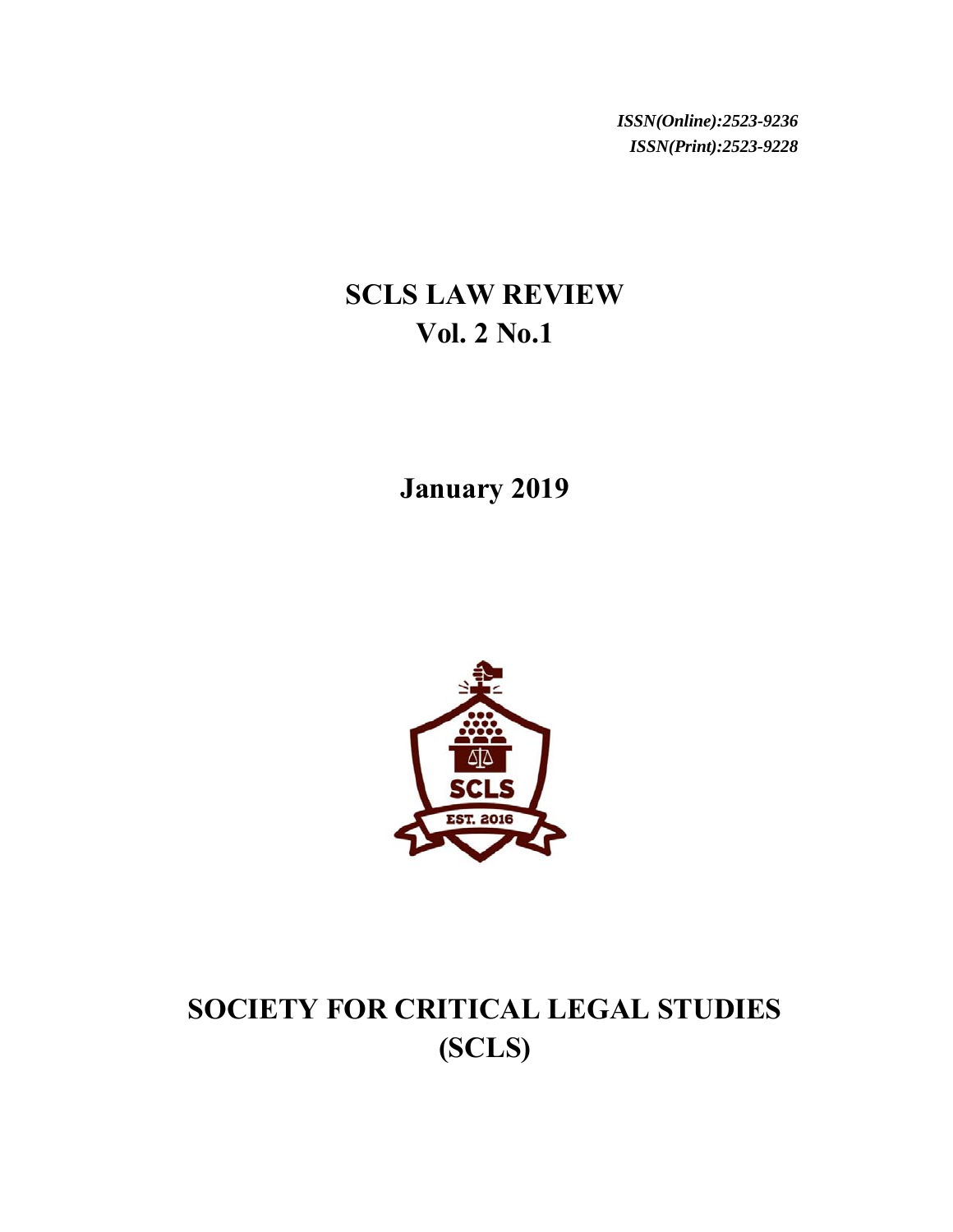*SCLS Law Review, Vol. 2, No.1, (January 2019) ISSN(Online):2523-9236 ISSN(Print):2523-9228*

#### **ChiefPatron:**

*Nirmal Kumar Saha* Associate Professor, Department of Law, University of Chittagong & Moderator, Society for Critical Legal Studies (SCLS)

### **AcademicAdviser:**

*M. Jashim Ali Chowdhury* Assistant Professor,Department of Law, University of Chittagong & Ambassador, Society for Critical Legal Studies (SCLS)

#### **AdvisoryBoard:**

*Mohammed Shakawat Sajjat Sejan*, LL.M., University of Chittagong (Chairperson, SCLS) *Md Jahedul Islam,* LL.M., University of Chittagong (General Secretary, SCLS)

#### **ExecutiveEditors**

Aqib Tahmid, LL.B. (Hons) 4<sup>th</sup>Year, University of Chittagong *Arafat Ibnul Bashar, LL.B.* (Hons) 4<sup>th</sup>Year, University of Chittagong *Shuvashis Sarkar Shuvo*, LL.B. (Hons) 3rdYear, University of Chittagong

#### **Co-Editors:**

*Mahjubah, LL.B.*(Hons) 3<sup>rd</sup> Year, University of Chittagong *Md. Shohidul Islam,* LL.B.(Hons) 3rd Year, University of Chittagong *Suparna Roy,*LL.B.(Hons) 3rd Year, University of Chittagong *Debjuty Dhar,* LL.B. (Hons) 1st Year, University of Chittagong

#### **Cover Photo:**

## **Abhishek Barua (26th Batch, Department of Law, CU)**

#### **PrintedBy:**

Mojaddid Design & Printers Laila Monjil, 13 NA Chowdhury Road, Anderkilla, Chittagong Cell: 01817774724

#### **Published in February, 2019**

[©*All rights reserved by the Publisher*]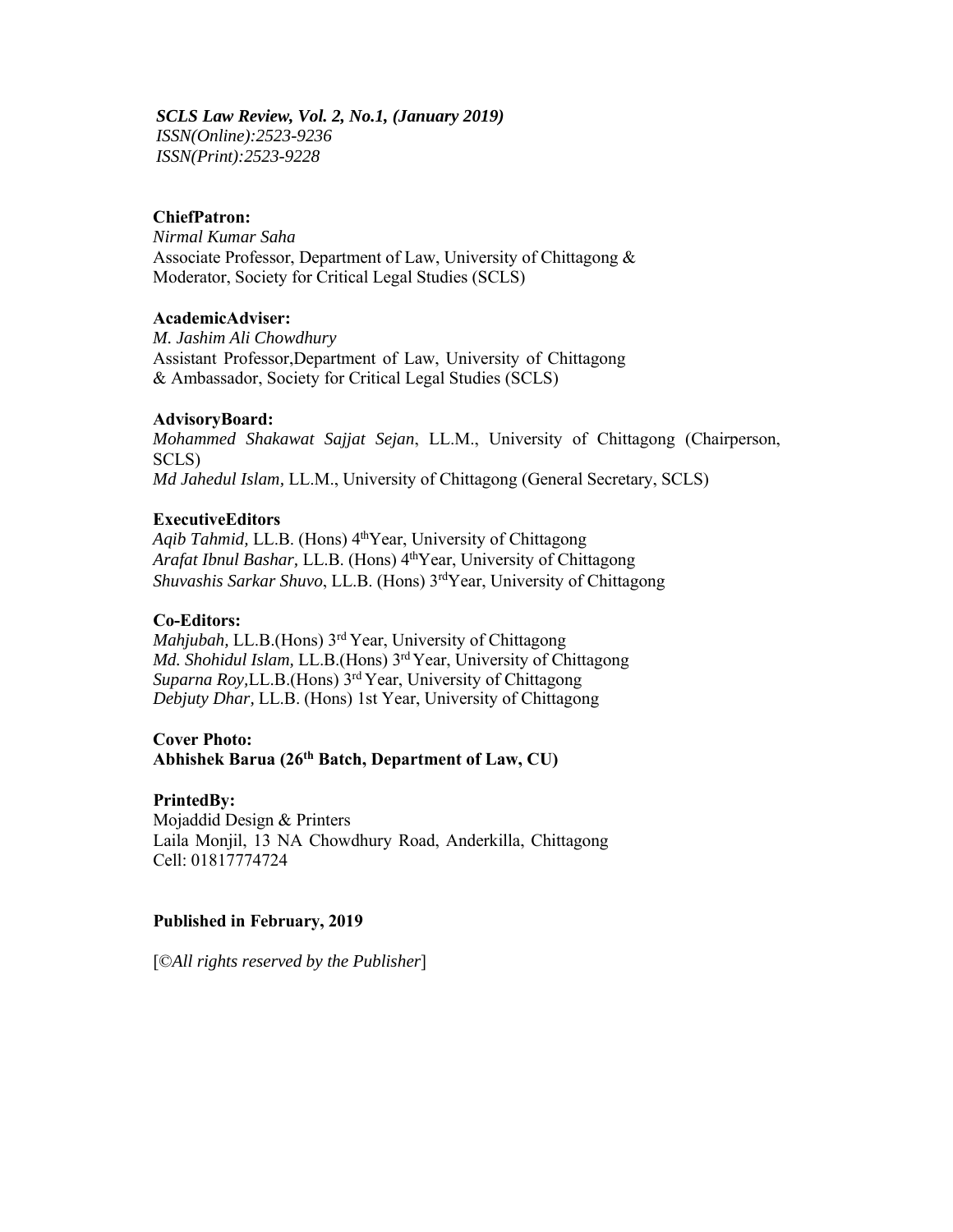### **Moderator's Message**

I am glad to see the first issue of SCLS Law Review 2019 after the successful completion of three consecutive issues of SCLS Law Review 2018 which is orchestrated by SCLS covering the issues of law. I am thankful to the Contributors ranging from students, teachers to other legal professionals for sharing their wisdom with our readers. SCLS has always encouraged the objective of a research aligned legal education in our law schools. We always motive research related activities to develop the researching skills among the students. Because, from the core ofour heart we believe that, the efficiency in research will help them in their academic career along with professional career.

The dedication of editorial board makes a journal successful. I must appreciate the members of the editorial board for their hard and soul dedication towards their work despite having close schedule of academic classes. I applaud them for their time and hard work. I also thank Mr. Jashim Ali Chowdhury, Academic Adviser of the journal who has been consistently in touch with the process, no matter where he stays -near or far.

I am confident that the Journal will grab the attention of the students and legal enthusiasts belonging to different professions and will attain wide readership.

Nirmal Kumar Saha Associate Professor, University of Chittagong. Moderator, Society for Critical Legal Studies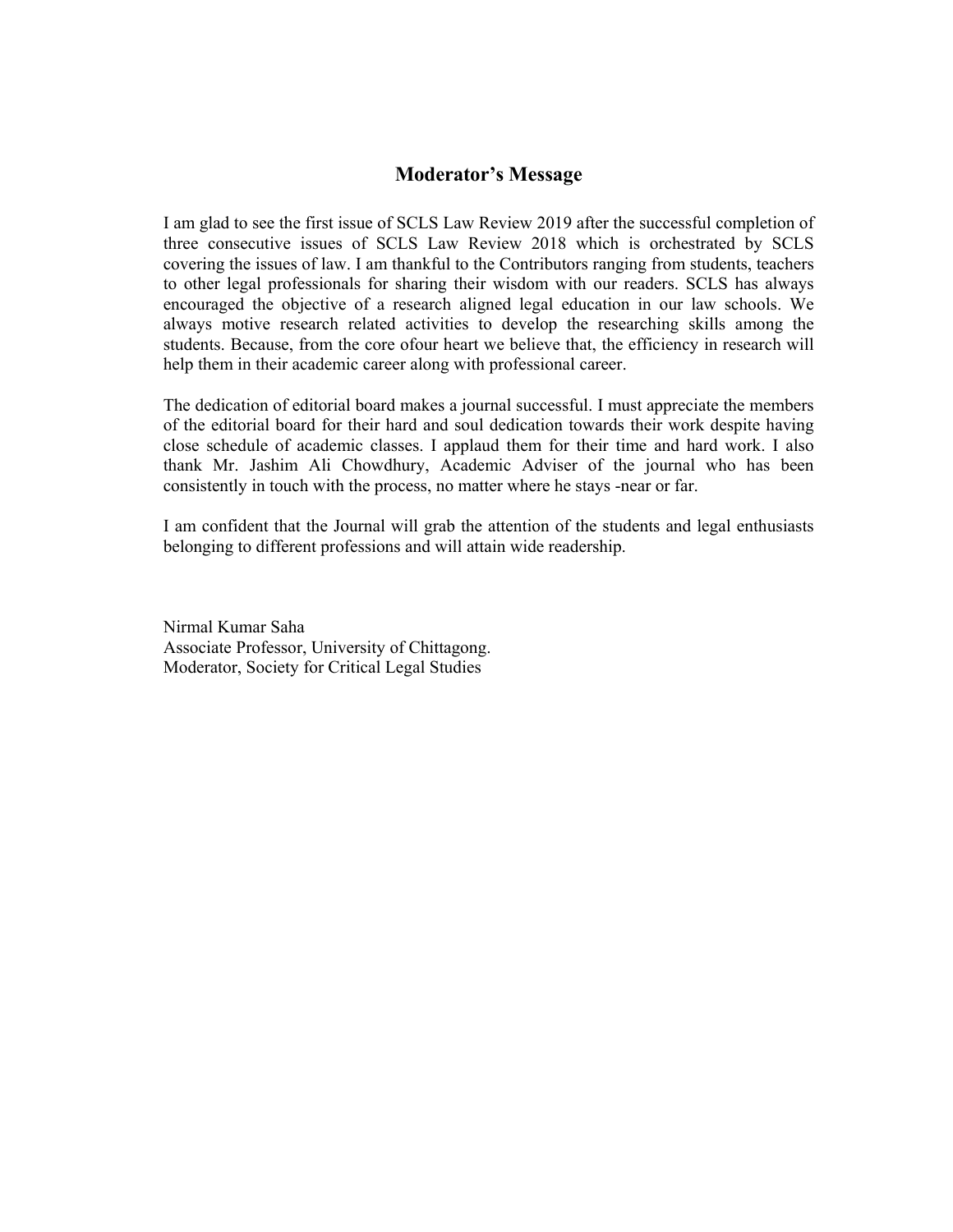### **Editorial**

After three successful illuminations of the Volume 01, Society for Critical Legal Studies (SCLS) is going toenlighten the legal enthusiasts with the 1st issue of the Volume 02 of "SCLS Law Review"- a student modified journal of the volunteers of SCLS. Following initial target of SCLS which is to bring outward changes in the overall legal instruction and knowledge building atmosphere of Bangladesh, SCLS has already displayed its pledge towards this target and sufficient schemes were also initiated to reach it. This volume of Law Review would surely be another advancement of chasing the target. The Editorial team has started their journey with themotto of spreading the whole quench of Research as well as critical legal thinking among all the students of this country. The team worked by keeping the motto in mind. Before starting the main journey, the editorial body has consulted few prominent Law Journals to make thisissue of "SCLS Law Review" a balanced & compact version of its previous one.

The editorial body bestows deep gratitude to Mr. Nirmal Kumar Saha, the Moderator of SCLS and Associate Professor, Department of Law, University of Chittagong, who have guided the team with logistic support. The team is indebted to Mr. M. Jashim Ali Chowdhury, Assistant Professor, Department of Law, University of Chittagong, who is the Ambassador of SCLS and the Academic Adviser of the SCLS Law Review.

The 1st issue of SCLS Law Review Volume 2 contains write-up on several legal issues ranging from parliamentary issues, Parents maintenance, Right to privacy, women's rights during fragile situations and Application of Principle of Non-refoulment to the equal rights of third genders, Marital rape, Alternative Dispute Resolution and Development of International law in International Court of Justice. Law teachers and students from different universities have contributed to this 1st version of SCLS Law Review Volume 2.